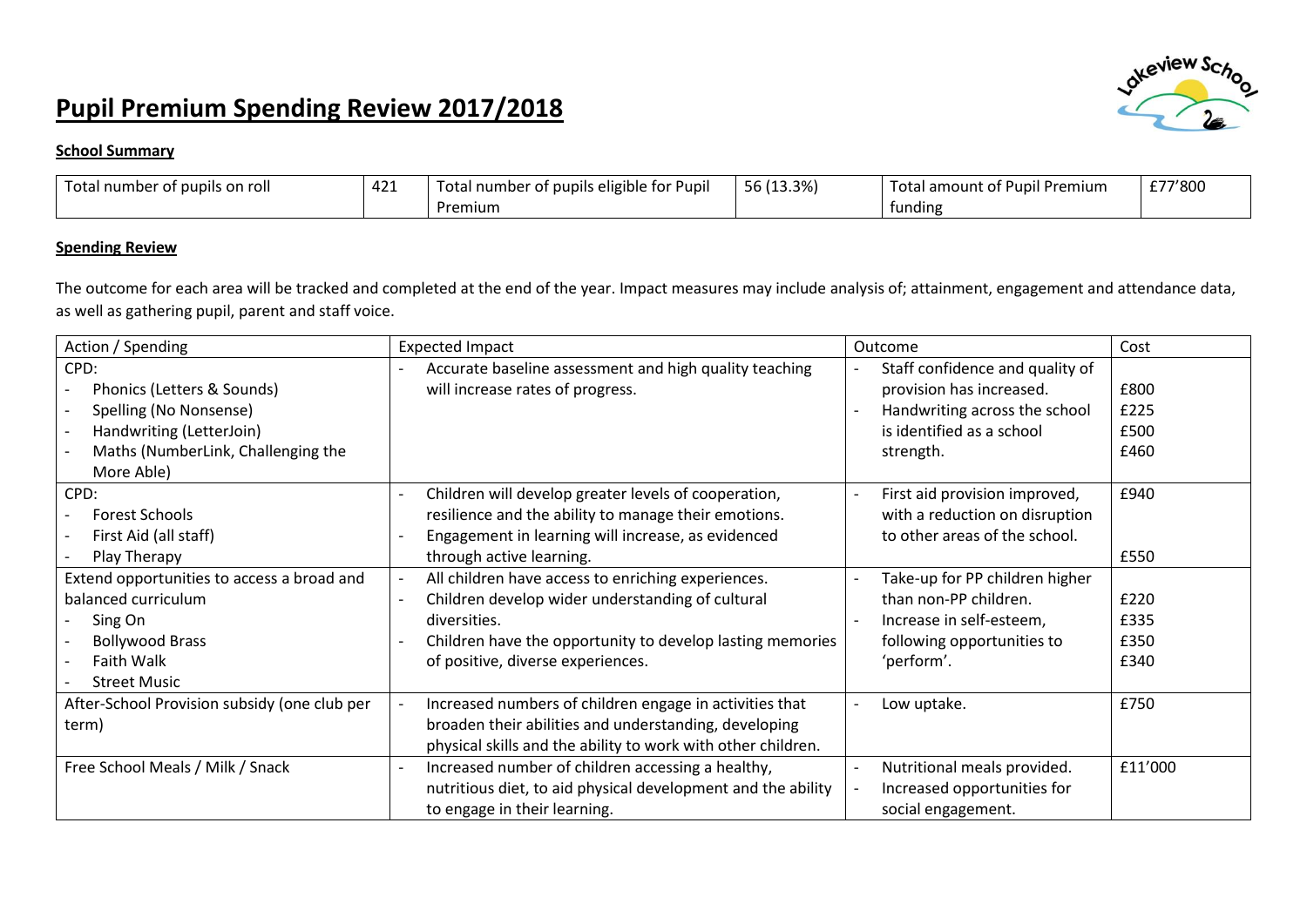|                                                                                                                       |                                                                                                                                                                                                                    | Mealtime manners are                                                                                                                                               |                |
|-----------------------------------------------------------------------------------------------------------------------|--------------------------------------------------------------------------------------------------------------------------------------------------------------------------------------------------------------------|--------------------------------------------------------------------------------------------------------------------------------------------------------------------|----------------|
|                                                                                                                       |                                                                                                                                                                                                                    | improving, due to staff                                                                                                                                            |                |
|                                                                                                                       |                                                                                                                                                                                                                    | support/guidance.                                                                                                                                                  |                |
| Employment of external professionals to<br>support pupil's emotional development                                      | Children develop self-awareness, resilience and self-<br>esteem.                                                                                                                                                   | Pupils keen to engage in<br>$\blacksquare$<br>support sessions.<br>Children increasingly willing to                                                                | £2000          |
|                                                                                                                       | Children are able to engage more effectively within the<br>classroom.                                                                                                                                              | $\blacksquare$<br>discuss the issues that are<br>upsetting them, allowing for<br>adjustments to be made.                                                           |                |
| Deployment of Senior Teacher, to support<br>Yr2 English.<br>Deployment of Senior Teacher, to support<br>Year 6 Maths. | Progress of pupils accelerates, thus narrowing the<br>attainment gap.<br>Scaled Scores increase.<br>Children are able to transfer acquired skills into other<br>areas of their learning.                           | Increase in confidence of the<br>children involved.<br>Progress was made by most<br>children involved in the group<br>sessions.                                    | £23'325        |
| Deployment of TA to provide Play Therapy                                                                              | Identified children to receive support, developing<br>resilience skills and allowing them to engage fully with<br>school.                                                                                          | 100% positive parental<br>feedback.<br>Reduction in the frequency of<br>social incidents for those<br>children who received the<br>therapy.                        | £1'500         |
| Supply Cover to allow for;<br>Yr6 focused feedback.<br>Teacher/pupil response to marking time.                        | Children develop greater understanding of their areas for<br>improvement; to extend and deepen their learning.<br>Children transfer knowledge into other areas of their<br>learning.                               | Children became increasingly<br>$\blacksquare$<br>eager to understand how they<br>could improve.<br>KS2 SATs scores demonstrated<br>progress, throughout the year. | £990<br>£2'500 |
| External professional data/assessment<br>support.<br>System creation.<br>Staff training.                              | Pupil progress is tracked and adjustments made to<br>provision, in order to meet the needs of specific children.                                                                                                   | Data analysis allowed for<br>$\mathbb{L}$<br>identified children to be<br>targeted with intervention.<br>Teacher accountability<br>increased.                      | £1'200         |
| External professional support for subject<br>leaders.                                                                 | Curriculum management effectiveness increases, leading<br>to clear progression in learning, across the school.<br>Staff proficiency levels rise, leading to more engaging<br>teaching and more effective learning. | Changes were made to<br>$\blacksquare$<br>planning, to improve<br>progression.<br>Resources managed with<br>greater efficiency.                                    | £900           |